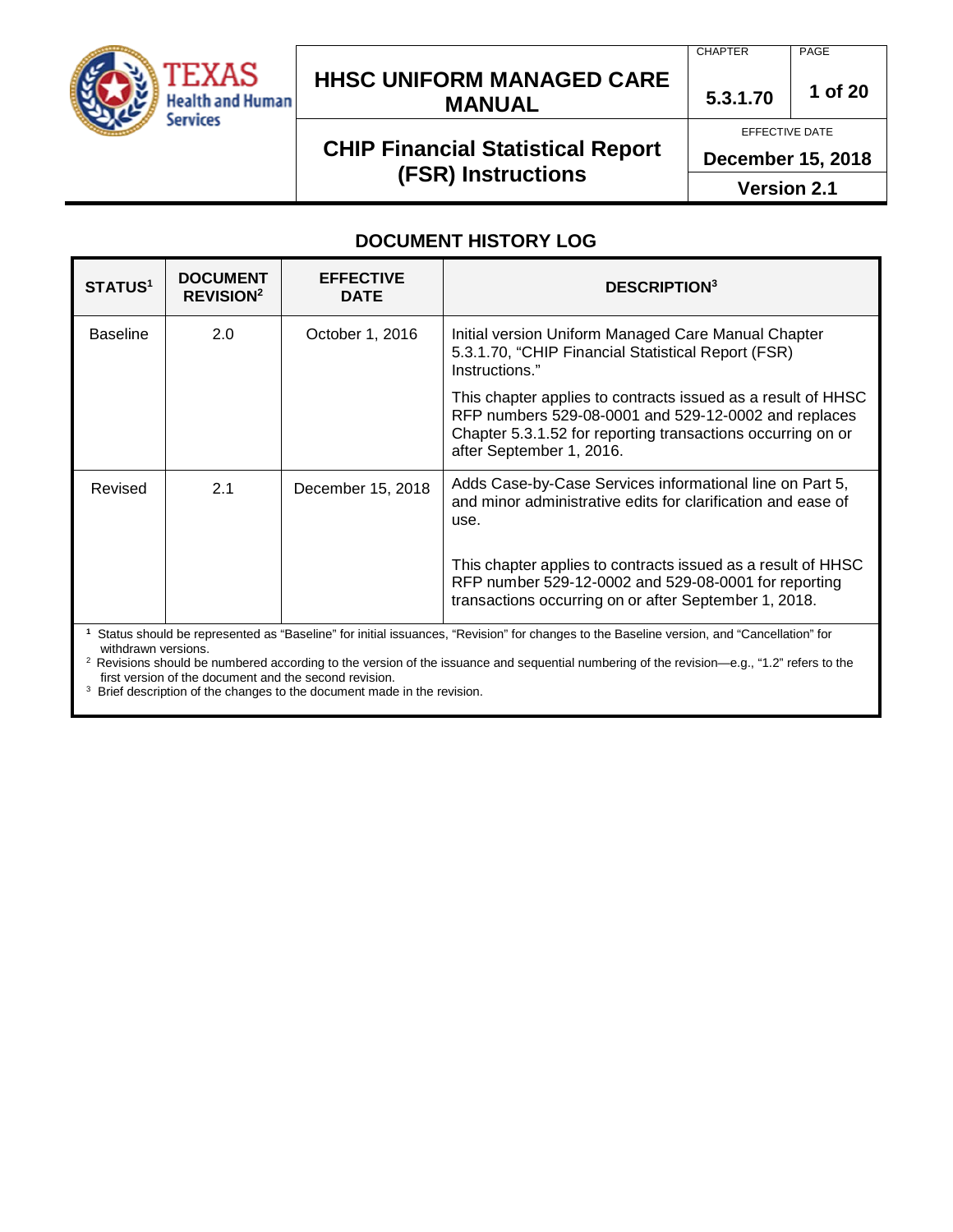

### **HHSC UNIFORM MANAGED CARE MANUAL 5.3.1.70 <sup>2</sup> of 20**

## **CHIP Financial Statistical Report (FSR) Instructions**

CHAPTER PAGE

EFFECTIVE DATE

**December 15, 2018**

**Version 2.1**

#### **Objective**

All MCOs contracting with the State of Texas to arrange for or to provide healthcare to Members in the CHIP Program must submit CHIP MCO FSRs for each Service Area (SA) in accordance with the Contract between HHSC and MCO and in accordance with the instructions below.

### **General**

MCOs must complete all CHIP MCO FSRs using the locked Microsoft Excel template provided by HHSC. Data integrity is critical to the automated compilation of the data. Do not alter the file name, sheet names, existing cell locations, or formatting of the data in the file and sheets. Do not add or delete any columns or rows. **Any deviations from the locked template will render the FSR unreadable by the software application and therefore unacceptable to HHSC.**

All shaded data fields in the FSR represent fields where data input is required. In order to maintain consistency, please ensure that the data input is in black. All data fields not shaded represent referenced data or calculations. All line numbers in these instructions refer to the line numbers in column A on each worksheet.

#### **Cells can be linked within the template, but there can be no outside links to the MCO Accounting Systems or other sources.**

The following note is included on all FSR pages **"Note: Except where stated otherwise, reporting is on an incurred basis (that is, reported in the period corresponding to dates of service, rather than to date paid). All prior quarters' data must be updated to reflect the most recent revised IBNR estimates."** The MCO must update member months' data in accordance with information provided by the enrollment broker.

#### **Before completing the CHIP FSR, complete the Admin and QI FSR.**

#### **FSR Page Headers**

Header information entered on Part 1 populates header data for all the other sheets; please make sure Part 1 is entered correctly. Enter the following on Part 1:

**MCO Name:** Select the MCO's name from the drop-down menu. **State Fiscal Year:** Select the State Fiscal Year (SFY) from the drop-down menu. **Submission Date**: Enter the month, day, and year, e.g., 6/30/2016.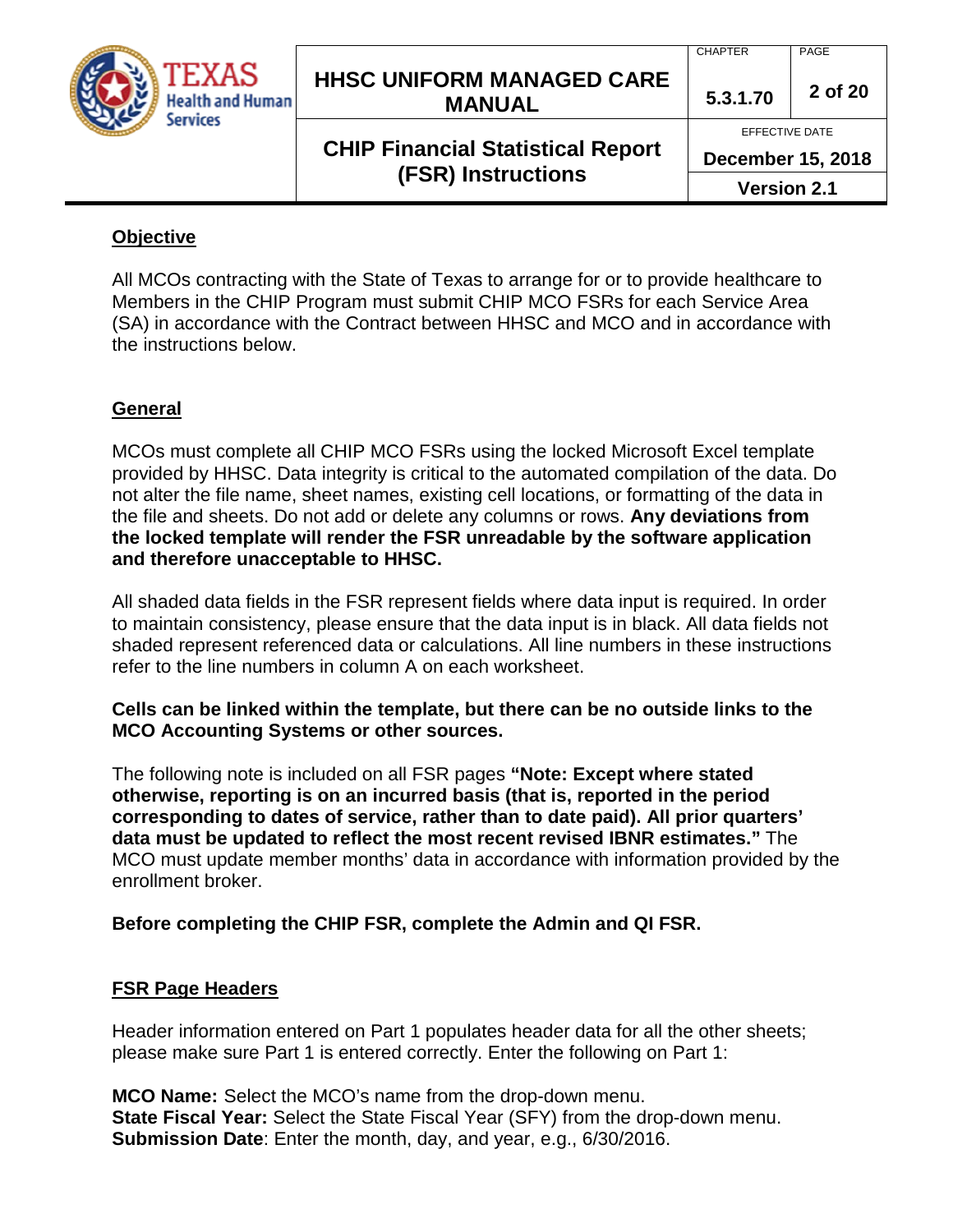

### **HHSC UNIFORM MANAGED CARE MANUAL 5.3.1.70 <sup>3</sup> of 20**

#### CHAPTER PAGE

EFFECTIVE DATE

**December 15, 2018**

**CHIP Financial Statistical Report (FSR) Instructions**

**Submission Type**: Select the type of FSR, e.g., Quarterly; Year End + 90 Days; Year End + 334 Days from the drop-down menu.

**Service Area:** Select the Service Area from the drop-down menu.

**Rptg Period End Date**: Enter the month, day, and year, e.g., 5/31/2016.

### **Part 1: Summary Income Statement**

Line 1: Member Months: Referenced from Part 3, Line 24, "Total Member Months."

Line 2: Average Monthly Member Months: Calculated as Line 1, "Member Months" divided by the number of months of membership data.

Revenues:

Line 3: Medical Premiums: Referenced from Part 3, Line 8, "Total Medical Premiums."

Line 4: Delivery Supplemental Payments: Referenced from Part 7, Line 4, "Total DSPs (\$) aggregate."

Line 5: Pharmacy Premiums: Referenced from Part 3, Line 32, "Total Pharmacy Premiums."

Line 6: Investment Income: Enter all interest and dividend income resulting from investment of funds received from the state and federal governments under the Contract.

Line 7: Health Insurance Providers Fee Reimbursement: Enter the amount of the Health Insurance Providers Fee, which was reimbursed by HHSC as required under the Affordable Care Act (ACA), including any gross up for corporate federal income tax and state premium taxes as applicable to the FSR for each Program/Service Area.

Line 8: Other Revenue: Enter all income generated from the CHIP Program for the Contract Service Area other than premiums (HHSC Capitation), Delivery Supplemental Payments (DSPs), the Health Insurance Providers Fee Reimbursement, and Investment Income. Do not include direct claim reimbursements received from HHSC.

Line 9: Total Gross Revenues: Calculated sum of Lines 3 through 8.

Line 10: Health Insurance Providers Fee & Related Costs: Enter the sum of:

a) the amount paid to the IRS specifically and solely for the ACA Health Insurance Providers Fee, as required under the Affordable Care Act (ACA)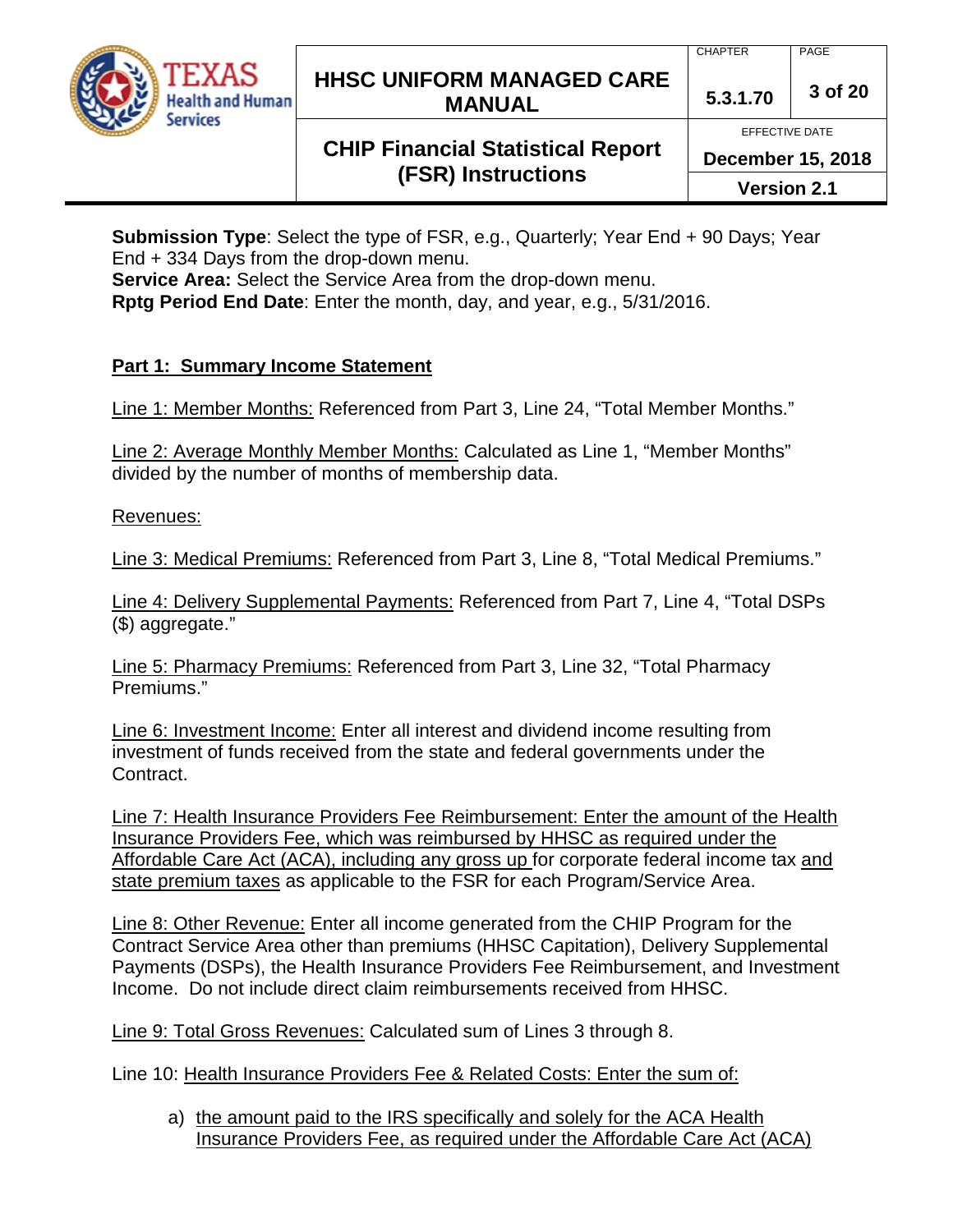

### **HHSC UNIFORM MANAGED CARE MANUAL 5.3.1.70 <sup>4</sup> of 20**

# **CHIP Financial Statistical Report (FSR) Instructions**

EFFECTIVE DATE **December 15, 2018**

**Version 2.1**

and as attributable to the FSR (exclude any amounts accrued for ACA Health Insurance Providers Fee which were not paid during the FSR period);

b) the increase in the amount incurred for corporate federal income taxes resulting from the Health Insurance Providers Fee Reimbursement which is attributable to the FSR.

Do not include any increase to Premium Taxes resulting from the Health Insurance Providers Fee Reimbursement in Line 10. All Premium Taxes incurred should be included in Line 11.

#### Maintain for FSR audit purposes the derivations supporting items a) and b) above.

Line 11: Premium Taxes: Enter the premium taxes incurred for premiums applicable to the reporting period including any additional taxes incurred as a result of the Health Insurance Providers Fee Reimbursement from HHSC.

Line 12: Maintenance Taxes: Enter the maintenance taxes incurred for premiums applicable to the reporting period.

Line 13: Net Revenues: Calculated as Line 9, "Total Gross Revenues," less the sum of Line 10, "Health Insurance Providers Fee & Related Costs", Line 11, "Premium Taxes," and Line 12, "Maintenance Taxes."

#### Medical Expenses:

Line 14: Fee-For-Service: Calculated as Line 19, "Total Medical Expenses," minus the sum of Line 15, "Capitated Services, Line 16, "Patient Centered Medical Home Services," Line 17, "Net Reinsurance Cost," and Line 18, "IBNR Accrual-Medical."

Line 15: Capitated Services: Calculated as sum of Part 5, Line 20, "Capitated Services: PCPs, Hospitals, and Other Providers" and Part 5, Line 21, "Capitated Services: BH, Vision, etc."

Line 16: Patient Centered Medical Home Services: Referenced from Part 5, Line 12, "Patient Centered Medical Home Services."

Line 17: Net Reinsurance Cost: Calculated as sum of Part 5, Line 13, "Reinsurance Premiums," and Part 5, Line 14, "Reinsurance Recoveries."

Line 18: IBNR Accrual – Medical: Referenced from Part 5, Line 15, "Incurred But Not Reported (IBNR)."

Line 19: Quality Improvement: Referenced from Part 5, Line 17, "Quality Improvement"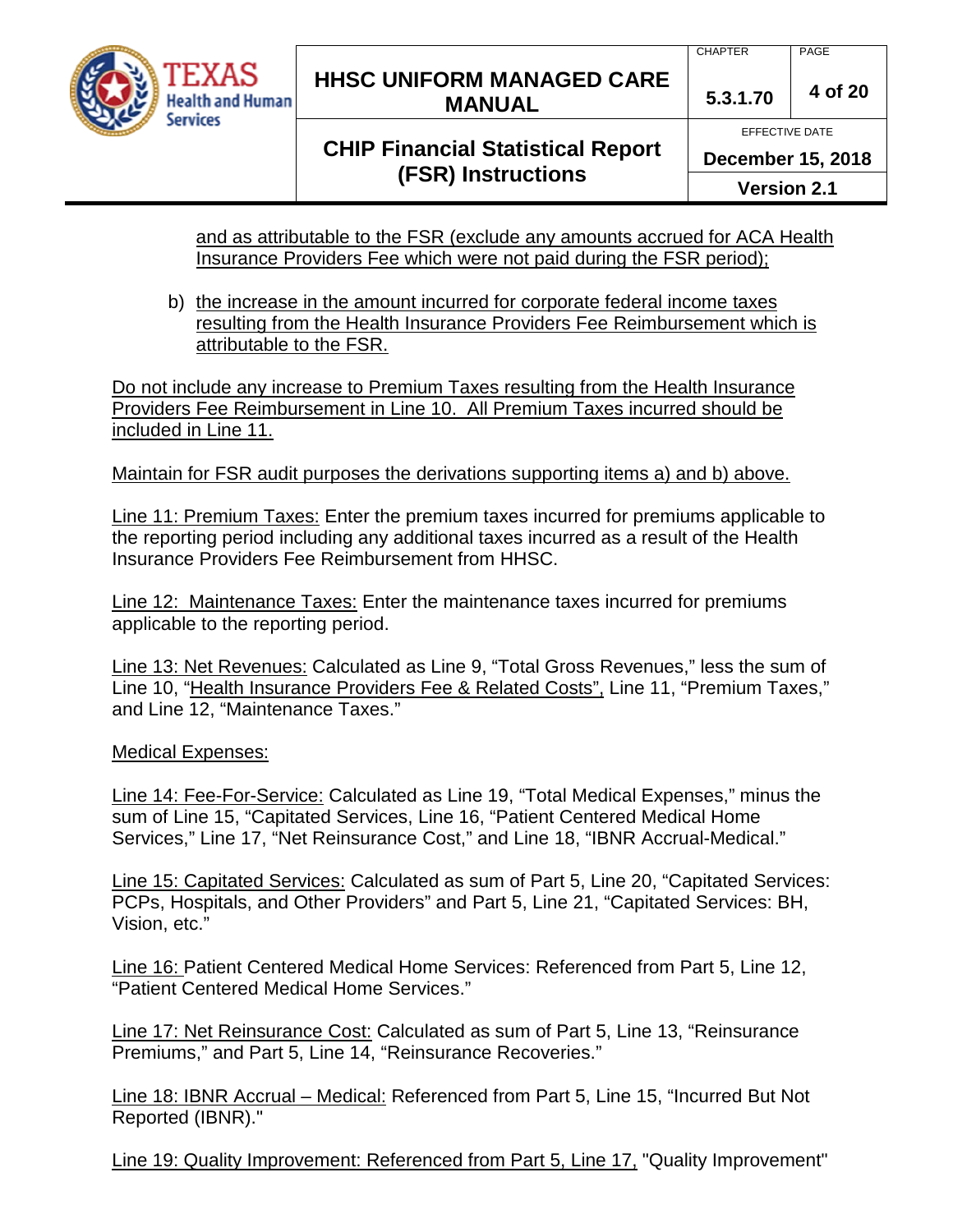

### **HHSC UNIFORM MANAGED CARE MANUAL 5.3.1.70 <sup>5</sup> of 20**

## **CHIP Financial Statistical Report (FSR) Instructions**

CHAPTER PAGE

EFFECTIVE DATE

**December 15, 2018**

**Version 2.1**

Line 20: Total Medical Expenses: Referenced from Part 5, Line 17, "Total Medical Expenses."

Line 21: Prescription Expenses (excluding PBM Admin): Referenced from Part 6, Line 11, "Prescription Expense (excluding PBM Admin)."

Line 22: Total Medical and Prescription Expenses: Calculated as sum of Line 19, "Total Medical Expenses," and Line 20, "Prescription Expenses (excluding PBM Admin)."

Line 23: Administrative Expenses: Enter the allocated "Administrative Expenses" from the Admin FSR, Part 2, Line 51, by the applicable Program/Service Area.

Line 24: Total Expenses: Calculated as sum of Line 22, "Total Medical and Prescription Expenses," and Line 23, "Administrative Expenses."

Line 25: Net Income Before Taxes: Calculated as Line 13, "Net Revenues," minus Line 23, "Total Expenses."

Line 26: % Medical Exp to Net Revenues: Calculated as Line 20, "Total Medical Expenses," divided by Line 13, "Net Revenues."

Line 27: % Prescription Exp to Net Revenues: Calculated as Line 21, "Prescription Expenses (excluding PBM Admin)," divided by Line 13, "Net Revenues."

Line 28: % Total Medical and Prescription to Net Rev. (MLR): Calculated as the sum of Line 26 "% Medical Exp to Net Revenues " and Line 27 "% Prescription Exp to Net Revenues."

Line 29: % Admin Exp to Net Revenues: Calculated as Line 23, "Administrative Expenses," divided by Line 13, "Net Revenues."

Line 30: % Net Income to Net Revenues: Calculated as Line 25, "Net Income Before Taxes," divided by Line 13, "Net Revenues."

Line 31: % Adj. Admin to Net Revenues (excludes taxes and Prescription passthrough): Calculated as Line 23, "Administrative Expenses," divided by the difference of Line 13, "Net Revenues," less Line 5, "Pharmacy Premiums."

### Post-income items:

Line 32: Performance Assessment: Enter in the YTD cell the amount of the Pay for Quality (P4Q) performance assessment.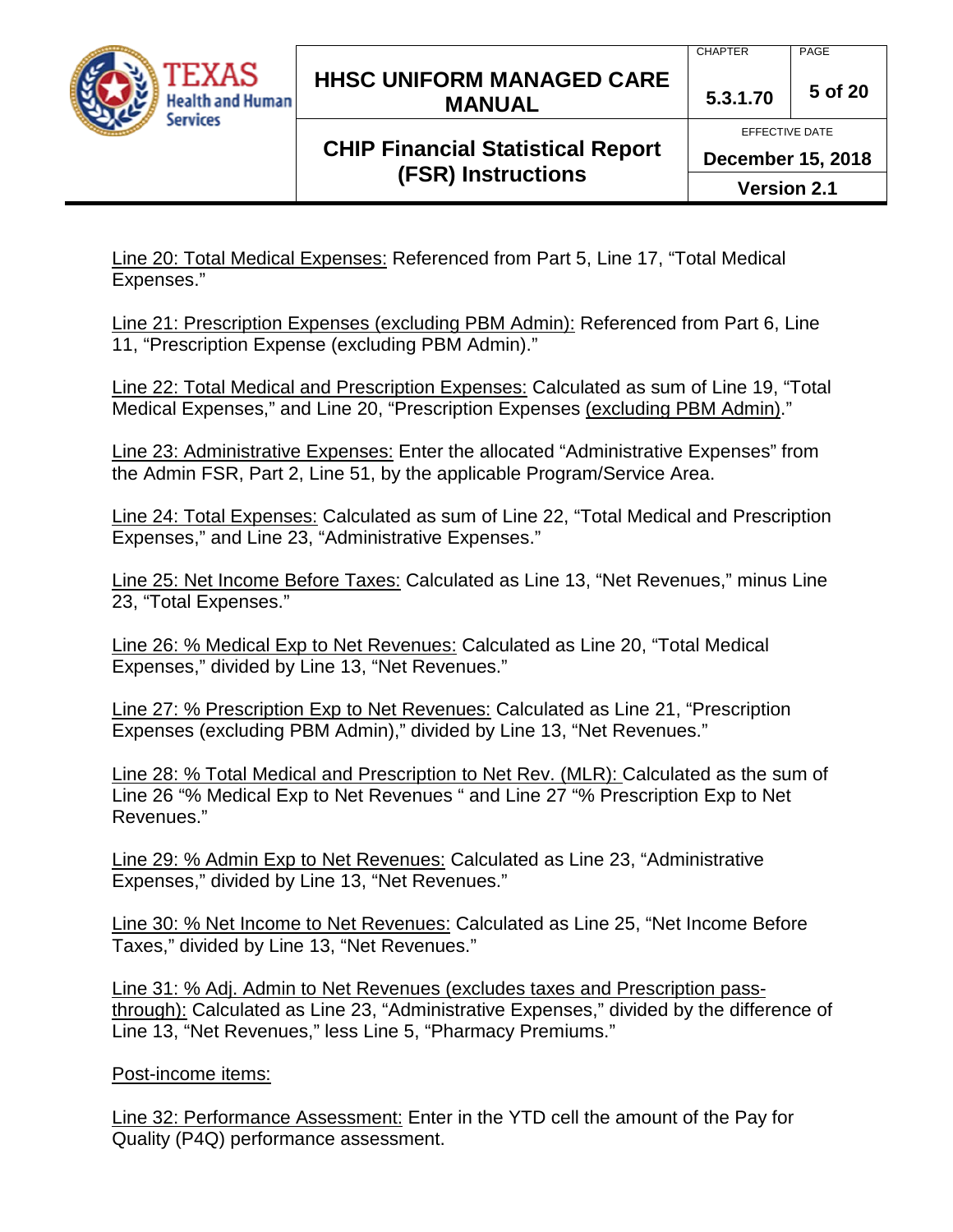

### **HHSC UNIFORM MANAGED CARE MANUAL 5.3.1.70 <sup>6</sup> of 20**

## **CHIP Financial Statistical Report (FSR) Instructions**

**December 15, 2018**

**Version 2.1**

### **Part 2: Statistics**

Line 1: Paid Medical Expenses Completion Factor: Calculated as difference between Part 5, Line 17, "Total Medical Expenses," and Part 5, Line 15, "Incurred But Not Reported (IBNR)," divided by Part 5, Line 17, "Total Medical Expenses."

#### Total Cost \$PMPM:

Line 2: MCO Admin Cost (including PBM Admin): Calculated as Part 1, Line 22, "Administrative Expenses," divided by Part 1, Line 1, "Member Months."

Line 3: Health Insurance Providers Fee & Related Costs: Calculated as Part 1, Line 10, "Health Insurance Providers Fee & Related Costs," divided by Part 1, Line 1, "Member Months."

Line 4: Premium & Maintenance Taxes: Calculated as sum of Part 1, Line 11, "Premium Taxes," and Part 1, Line 12, "Maintenance Taxes," divided by Part 1, Line 1, "Member Months."

Line 5: Medical Expenses, excl Net Reinsurance and Quality Improvement: Calculated as difference between Part 1, Line 20, "Total Medical Expenses," and the sum of Part 1, Line 17, "Net Reinsurance," and Line 19, "Quality Improvement", divided by Part 1, Line 1, "Member Months."

Line 6: Net Reinsurance: Calculated as sum of Part 5, Line 13, "Reinsurance Premiums," and Part 5, Line 14, "Reinsurance Recoveries," divided by Part 1, Line 1, "Member Months."

Line 7: Quality Improvement: Calculated as Part 1, Line 19, "Quality Improvement" divided by Part 1, Line 1, "Member Months".

Line 8: Prescription Expenses (excluding PBM Admin): Calculated as Part 6, Line 11, "Prescription Expense (excluding PBM Admin)," divided by Part 1, Line 1, "Member Months."

Line 9: Subtotal: Calculated as sum of Lines 2 through 8.

Line 10: Profit/(Loss) before Experience Rebate: Calculated as Part 1, Line 25, "Net Income Before Taxes," divided by Part 1, Line 1, "Member Months."

Line 11: Total Cost \$PMPM to HHSC: Calculated as sum of Line 9 and Line 10.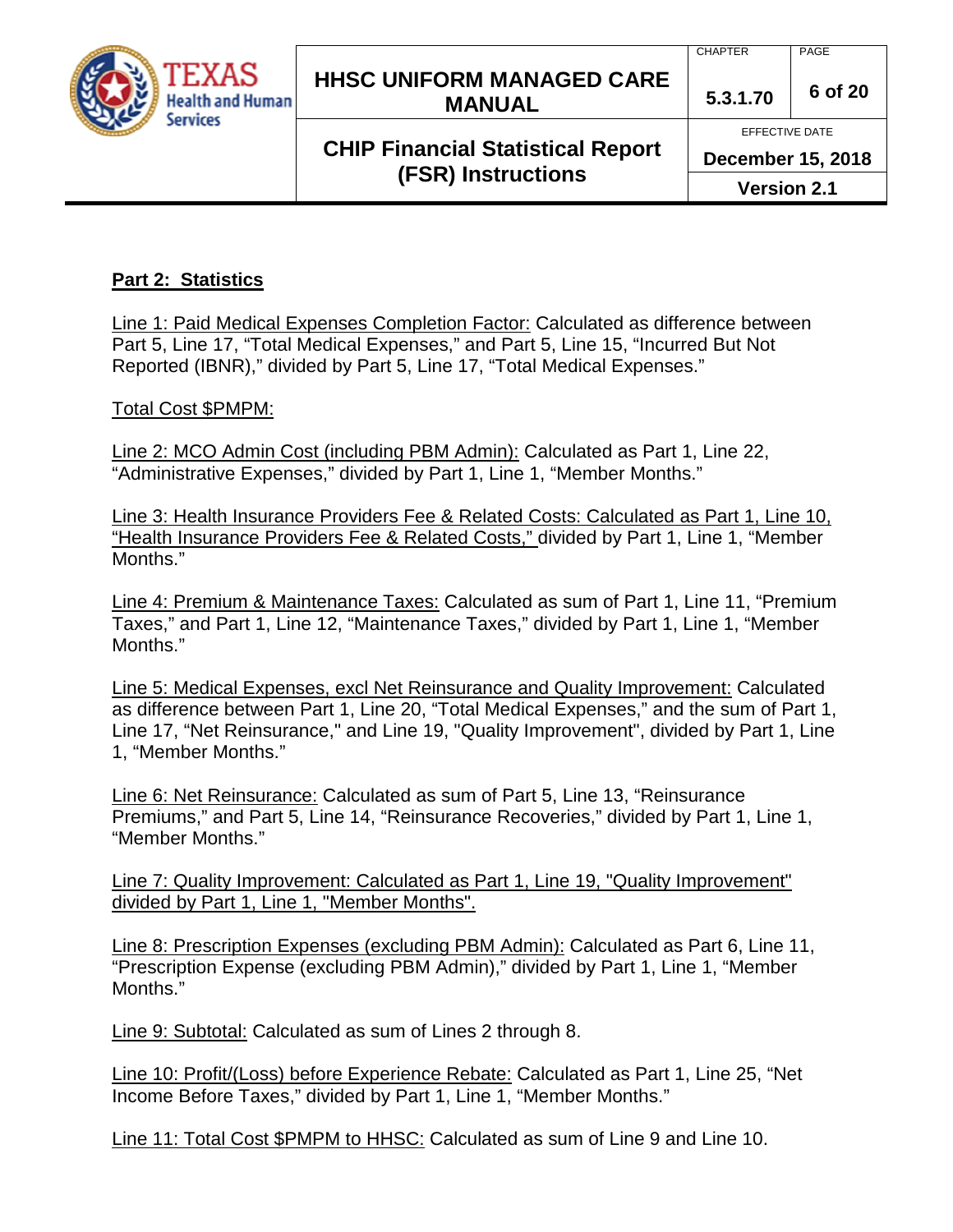

### **HHSC UNIFORM MANAGED CARE MANUAL 5.3.1.70 <sup>7</sup> of 20**

## **CHIP Financial Statistical Report (FSR) Instructions**

CHAPTER PAGE

EFFECTIVE DATE

**December 15, 2018**

**Version 2.1**

#### **Part 3: Medical and Pharmacy Premiums**

Medical Premiums (HHSC Capitation):

Lines 1 through 7: Medical Premiums (HHSC Capitation): Each cell in this matrix is calculated and is the product of the corresponding capitation rate in the matrix of Lines 9 through 15, and the corresponding member months in the matrix of Lines 17 through 23.

Line 8: Total Medical Premiums: Calculated as sum of Lines 1 through 7.

Medical Premium \$PMPM:

Lines 9 through 15: Medical Premium \$PMPM: Enter each risk group's monthly medical capitation rate.

Line 16: Total Medical Premium \$PMPM: Calculated as Line 8, "Total Medical Premiums," divided by Line 24, "Total Member Months."

Member Months:

Lines 17 through 23: Member Months: Enter the member months based on the supplemental files supporting HHSC's monthly capitation payments to the MCO.

Line 24: Total Member Months: Calculated as sum of Lines 17 through 23.

Pharmacy Premiums (HHSC Capitation):

Lines 25 through 31: Pharmacy Premiums (HHSC Capitation): Each cell in this matrix is calculated and is the product of the corresponding capitation rate in the matrix of Lines 33 through 39 and the corresponding member months in the matrix of Lines 17 through 23.

Line 32: Total Pharmacy Premiums: Calculated as sum of Lines 25 through 31.

Pharmacy Premium \$PMPM:

Lines 33 through 39: Pharmacy Premium \$PMPM: Enter each risk group's pharmacy capitation rate applicable to each month.

Line 40: Total Pharmacy Premium \$PMPM: Calculated as Line 32, "Total Pharmacy Premiums," divided by Line 24, "Total Member Months."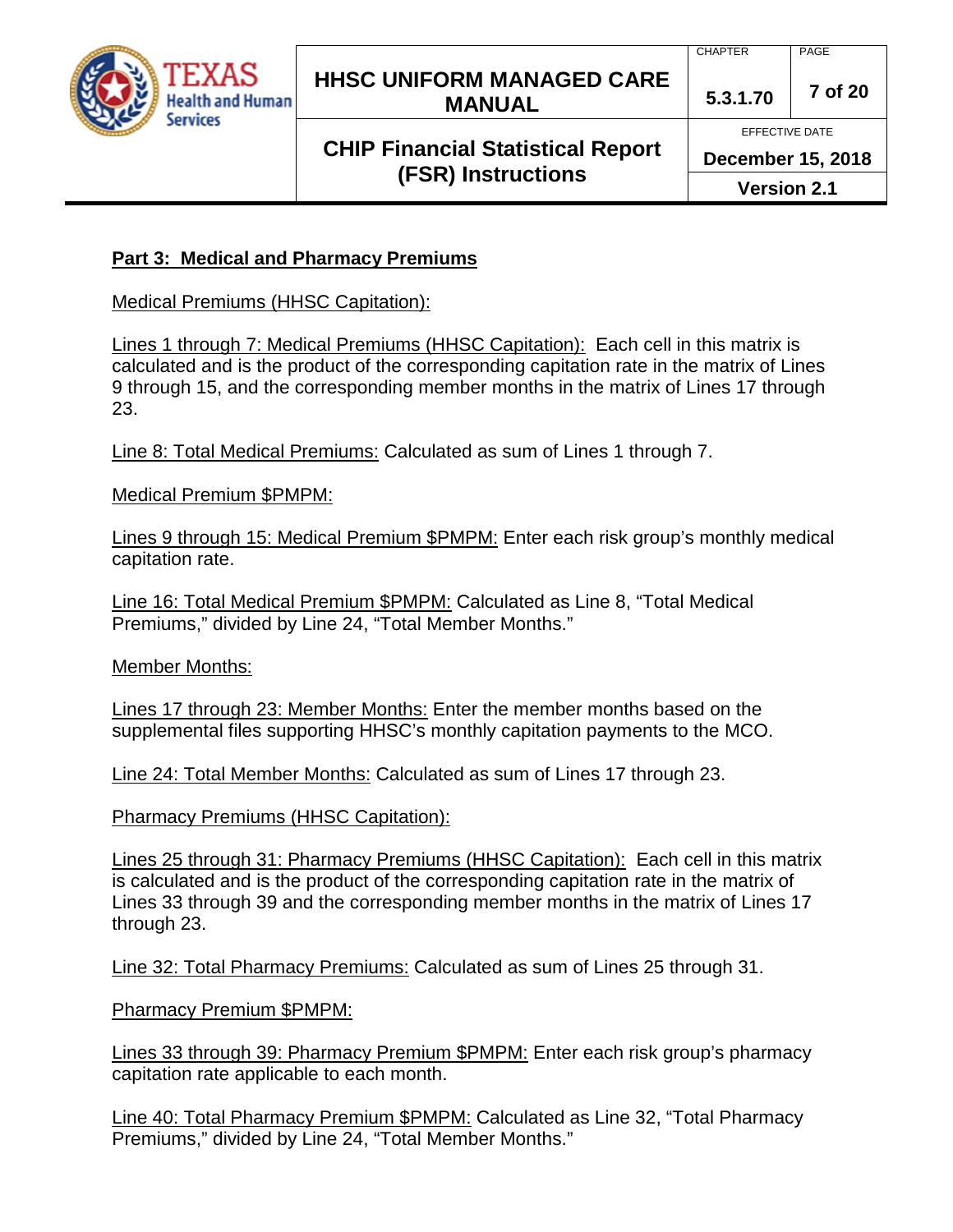

### **HHSC UNIFORM MANAGED CARE MANUAL 5.3.1.70 <sup>8</sup> of 20**

## **CHIP Financial Statistical Report (FSR) Instructions**

CHAPTER PAGE

EFFECTIVE DATE

**December 15, 2018**

**Version 2.1**

### **Part 4a: Medical Expense by Expense Class**

Paid Claims:

Lines 1 through 7: Paid Claims: Enter monthly paid claims by risk groups as incurred.

Line 8: Total Paid Claims: Calculated as sum of Lines 1 through 7.

Paid Capitation:

Lines 9 through 15: Paid Capitation: Enter the total provider and subcontractor capitation payments by risk groups, by the service months covered by the capitation payments.

Line 16: Total Paid Capitation: Calculated as sum of Lines 9 through 15.

Paid Reinsurance Premiums, Net of Reinsurance Recoveries:

Lines 17 through 23: Paid Reinsurance Premiums, Net of Reinsurance Recoveries: Enter the paid reinsurance premiums net of collected reinsurance recoveries specific to each risk group by the months the reinsurance coverage was effective. Report collected Reinsurance Recoveries by the appropriate risk group and by the incurred month of the services to which the recoveries relate.

Line 24: Total Net Reinsurance: Calculated as sum of Lines 17 through 23.

Section Beneath Line 24: No action necessary. These lines populate based on the member months' data entered in Part 3.

### **Part 4b: Medical Expense by Expense Class**

Medical IBNR:

Lines 25 through 31: IBNR: Enter Incurred-But-Not-Reported (IBNR) estimate by risk group.

Line 32: Total Medical IBNR: Calculated as sum of Lines 25 through 31.

Patient Centered Medical Home Services:

Lines 33 through 39: Patient Centered Medical Home Services: Enter medical expenses by risk group as incurred at a PCMH approved facility.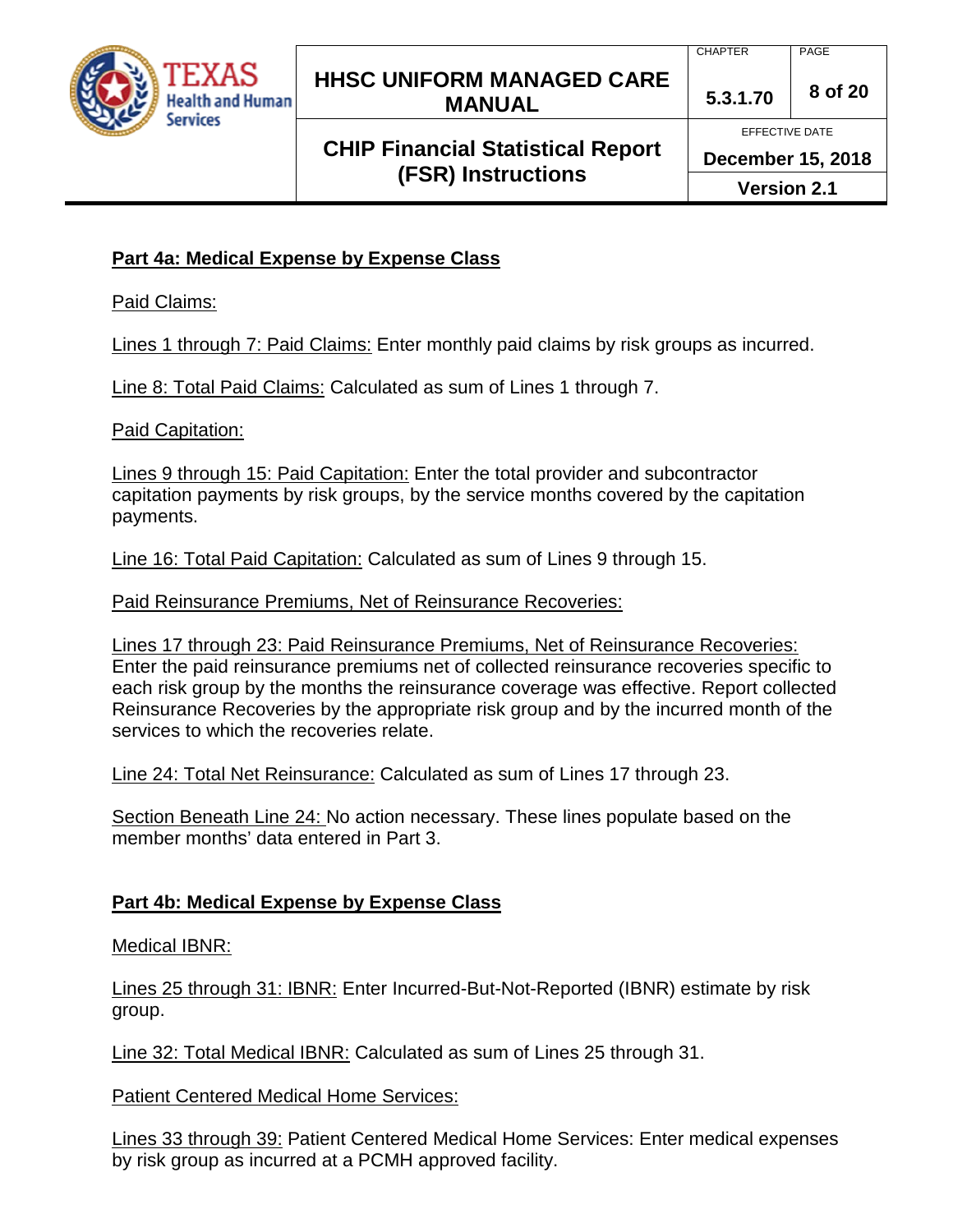

### **HHSC UNIFORM MANAGED CARE MANUAL 5.3.1.70 <sup>9</sup> of 20**

## **CHIP Financial Statistical Report (FSR) Instructions**

EFFECTIVE DATE

**December 15, 2018**

**Version 2.1**

Line 40: Total PCMH: Calculated as the sum of Lines 33 through 39.

#### Quality Improvement Cost

Line 41: Quality Improvement from Part 5, Line 17

#### Other Medical Expenses:

Lines 42 through 48: Other Medical Expenses: Enter any other medical expenses or adjustments to medical expenses not captured by "Paid Claims," "Paid Capitation," "Reinsurance Premiums net of Recoveries," "Patient Centered Medical Home Services," "IBNR," or "Quality Improvement," for each risk group. Examples of these expenses include incentives paid directly to physicians; third party recoveries, other recoveries, or settlements that have not been captured through claims adjustments in the claims processing system, FQHC reimbursement received from HHSC, and refunds. Please note third party recoveries should be reported in the quarter in which cash is received. Do not enter recoveries in the quarter in which services were provided unless the collection occurred in that same quarter.

Also include certain pharmacy-related expenses that are not included in Part 6, Prescription Expenses that cannot be processed as pharmacy encounters. Pharmacy-related items that should be reported on the FSR under Part 4, "Other Medical," should be limited to covered benefits that are either:

- pharmacy Durable Medical Equipment (DME) (certain Home Health Supplies) that are not on HHSC's formulary, such as diabetic strips, meters, lancets, aerochamber devices, diaphragms; or
- drugs that are billed directly by the physician/clinic (not picked up at the pharmacy by the client).

When certain pharmacy DME gets added to the formulary, it should be processed as a pharmacy encounter, and at that point be reported under "Prescription Expenses" instead of "Other Medical."

Amounts reported in Other Medical for appropriate pharmacy DME should not have any PBM administrative expense included; all PBM Admin is to be reported in the Admin FSR.

Line 49: Total Other Medical Expenses: Calculated as sum of Lines 42 through 48.

Section Beneath Line 49: Calculated as a sum of Part 4a, Line 8 "Total Paid Claims," Part 4a, Line 16 "Total Paid Capitation," Part 4a, Line 24 "Total Net Reinsurance," Part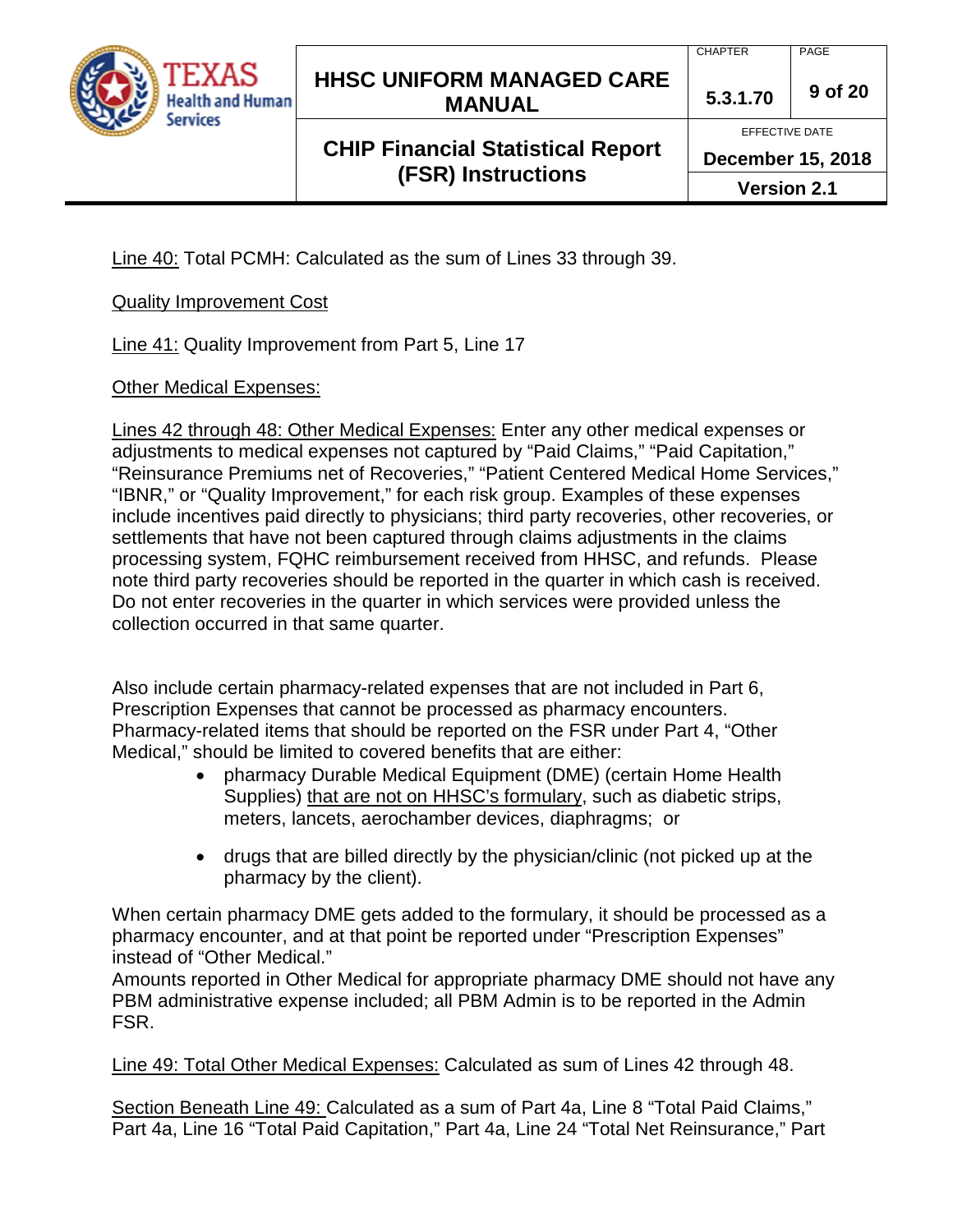

### **HHSC UNIFORM MANAGED CARE MANUAL 5.3.1.70 <sup>10</sup> of 20**

## **CHIP Financial Statistical Report (FSR) Instructions**

EFFECTIVE DATE

**December 15, 2018**

**Version 2.1**

4b, Line 32, "Total Medical IBNR," Part 4b, Line 40 "Total PCMH," Part 4b, Line 41 "Quality Improvement" and Part 4b, Line 49, "Total Other Medical Expenses."

Line 50: Other Medical Expenses: Identify each category of expense included in Lines 42 through 48, "Other Medical Expenses." Identify the YTD dollar amount associated with each category of expense if more than one.

Section Beneath Line 50: No action necessary. These lines populate the member months' data entered in Part 3.

### **Part 5: Medical Expenses by Service Type**

Line 1: Physician Services: Primary Care: Enter all paid expenses related to the medical care provided to a Member by a primary care physician (PCP) upon first contact with the healthcare system for treatment of an illness or injury before referral. The PCP performs or directs the performance of primary care services, which include case management, consultations, family planning, emergency room visits, inpatient visits, maternity care services, office visits, preventive care services, dispensing or prescribing medical supplies and pharmaceuticals, authorizing referrals to specialists.

Under the Texas Managed Care Program, all Members are required to have a primary care physician (PCP) when enrolling in a MCO. For expenses to be classified as PCP services, the performing provider at 24J on a CMS-1500 claim must be the Member's assigned PCP, and the services cannot represent "Deliveries - Professional Component." The amount paid covering all charges on a CMS-1500 claim is classified as PCP expense when the performing provider is the Member's PCP.

Line 2: Physician Services: Specialist: Enter all paid expenses related to the medical care provided to a patient by a physician whose practice is limited to a particular branch of medicine or surgery, e.g., cardiology or radiology, in which a physician specializes or is certified by a board of physicians. Generally, a Member must have a referral authorized by his/her assigned PCP to receive services from a specialist.

For expenses to be classified as "Specialist Physician Services," the performing provider identified at 24J on a CMS-1500 claim must be a physician, who is not the Member's assigned PCP, and the services cannot represent "Deliveries - Professional Component." The amount paid covering all charges on a CMS-1500 claim is classified as Specialist Physician Services when the performing provider is a physician who is not the Member-patient's PCP.

Line 3: Physician Services: Deliveries – Prof. Component: Enter paid expenses for the services of the delivering physician and the anesthesiologist, unless they are billed as part of the facility charge. Only the delivering physician and the anesthesiologist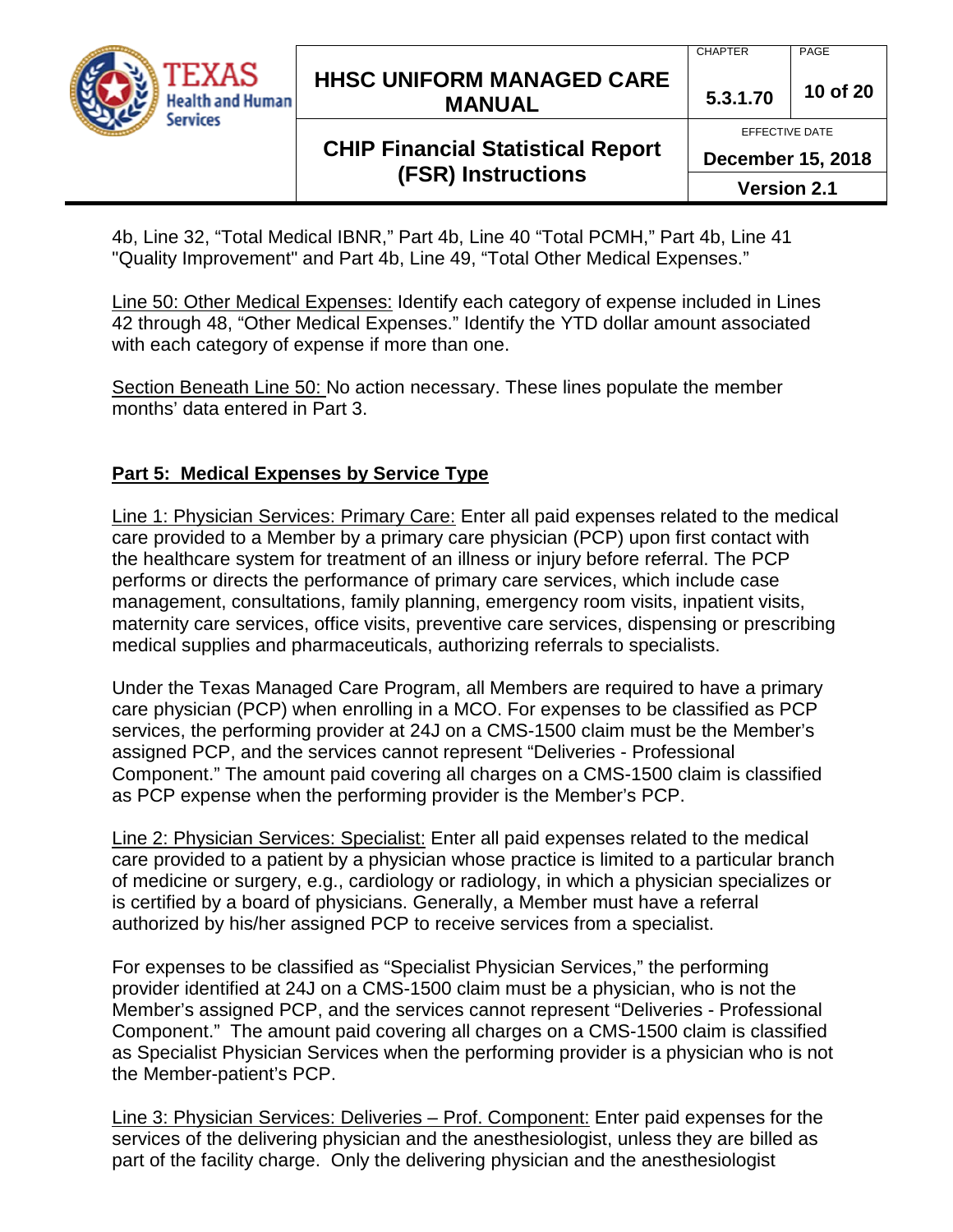

### **HHSC UNIFORM MANAGED CARE MANUAL 5.3.1.70 <sup>11</sup> of 20**

# **CHIP Financial Statistical Report (FSR) Instructions**

CHAPTER PAGE

EFFECTIVE DATE

**December 15, 2018**

**Version 2.1**

charges are included on Line 3, as they are the only charges included in the professional component of the DSP. Only those amounts paid for charges on a CMS-1500 claim identified with "Delivery CPT Codes" (and the HCPCS Codes with Modifiers for the FQHCs and RHCs) are classified as "Delivery – Professional Component." All other amounts paid for charges on the same CMS-1500 claim that are not identified with "Delivery Procedure Codes" are classified as PCP or specialist based on the criteria at Lines 1 and 2, respectively.

Line 4: Non-Physician Professional Services: Enter all paid expenses for medical care provided by non-physician healthcare services providers. These include, but are not limited to, audiologists, chiropractors, counselors, dentists, home health aides, licensed vocational nurses, occupational therapists, opticians, optometrists, physical therapists, psychologists, registered nurses, respiratory therapists, social workers, speech therapists.

The total amount paid covering all charges on a CMS-1500 claim is classified as "Non-Physician Professional Services" when the performing provider at 24J is a nonphysician healthcare services provider.

Line 5: Emergency Room Services: Enter all paid expenses incurred during an encounter in an emergency room, i.e., the section of a healthcare facility intended to provide rapid treatment for victims of sudden illness or trauma. Include the cost of emergency room equipment, facility usage, staff, and supplies.

The costs of emergency department ancillary services including laboratory services, radiology services, respiratory therapy services, and diagnostic studies, such as EKGs, CT scans, and supplies are also included on Line 5. Exclude non-staff attending or consulting physician billed separately as PCP or specialist services. The total amount paid by the MCO covering all charges on a UB04 claim that are incurred during an emergency room encounter are classified as "Emergency Room Services." Any amounts paid for any charges on a UB04 claim that include emergency room services that were incurred on a different service date than the emergency room encounter are classified as Outpatient Facility Services, unless they represent additional emergency room encounter.

Line 6: Outpatient Facility Services: Enter all paid expenses for services rendered to a Member-patient that remains in a hospital based or freestanding facility, such as an ambulatory surgical center, for less than 24 consecutive hours and the Member-patient is discharged from an outpatient status, except for emergency room services.

Outpatient facility services include, but are not limited to, the following items and services performed on an outpatient basis in a hospital based or freestanding facility:

- Observation, operating, and recovery room charges;
- Surgical operations or procedures, day surgery;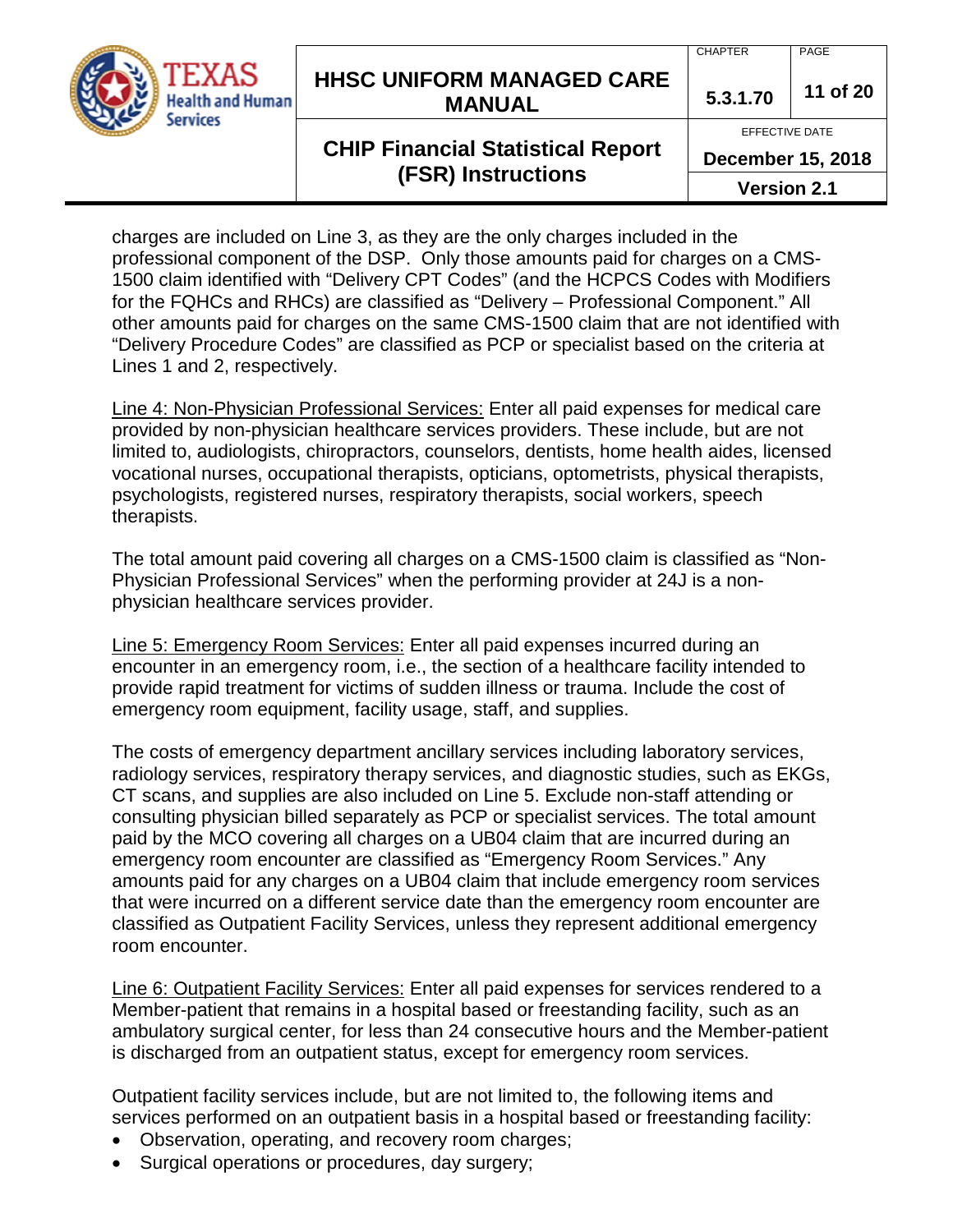

### **HHSC UNIFORM MANAGED CARE MANUAL 5.3.1.70 <sup>12</sup> of 20**

## **CHIP Financial Statistical Report (FSR) Instructions**

EFFECTIVE DATE

**December 15, 2018**

**Version 2.1**

- Laboratory, nuclear medicine, pathology, and radiological services;
- Diagnostic, therapeutic, and rehabilitative clinic or treatment services;
- Injections, drugs, and medical supplies; and
- All medically necessary services and supplies ordered by a physician.

Exclude non-staff attending or consulting physician billed separately as PCP or specialist services. The amount paid covering all charges on a UB04 claim is classified as "Outpatient Facility Services" if the Type of Bill indicates the claim is for outpatient facility services, and there are no emergency room charges included.

Line 7: Inpatient Facility Svcs: Medical/Surgical: Enter all paid expenses for acute care facilities covering inpatient services for medical/surgical stays, intensive care units (ICUs), cardiac/coronary care units (CCUs), burn units, cancer treatment centers, etc. Also includes the expenses of non-acute care inpatient services rendered at extended care/skilled nursing facilities.

Inpatient medical/surgical services include, but are not limited to, the following items and services performed on an inpatient basis:

- Bed and board in semiprivate accommodations or in an intensive care or coronary care unit including meals, special diets, and general nursing services; and an allowance for bed and board in private accommodations including meals, special diets, and general nursing services up to the hospital's charge for its most prevalent semiprivate accommodations;
- Whole blood and packed red cells reasonable and necessary for treatment of illness or injury;
- Newborn care including routine care and specialized nursery care for newborns with specific problems;
- Other inpatient services including organ/tissue transplant services and rehabilitation services; and
- All medically necessary services and supplies ordered by a physician.

The total amount paid covering all charges on a UB04 claim is classified as "Inpatient Facility Services" if the Type of Bill indicates the claim is for inpatient facility services, and there are no delivery charges included.

Line 8: Inpatient Facility Svcs: Deliveries – Facility Component: Enter paid expenses of all delivery services and supplies provided by the facility where the birth takes place, except for the "Professional Component." Only those amount(s) paid for charges on a UB04 claim identified with Delivery ICD-10 Codes are classified as "Delivery – Facility Component." Any amount(s) paid for any charges on the same UB04 inpatient claim that are not identified with Delivery ICD-10 Codes are classified as "Inpatient Facility Services – Medical/Surgical."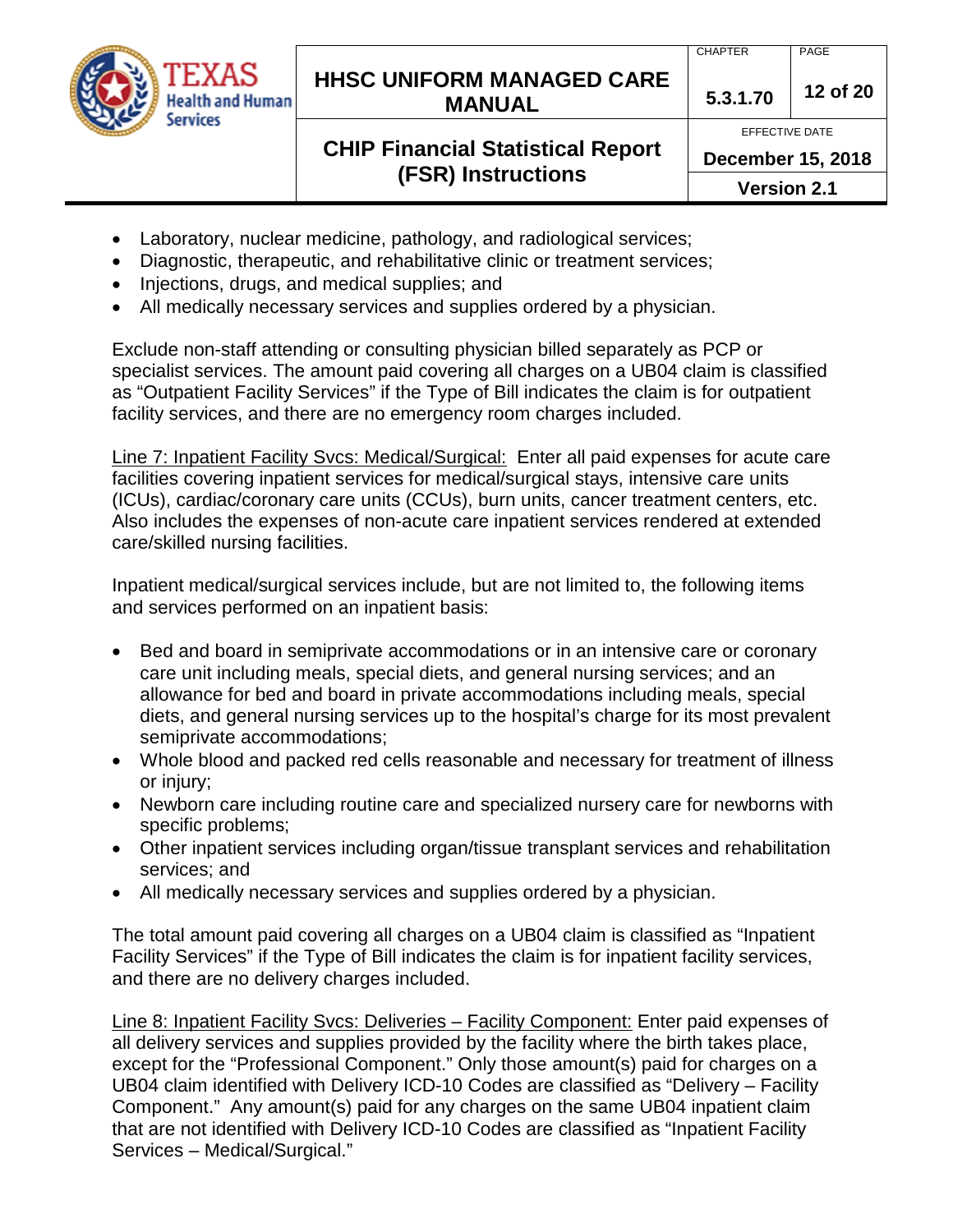

### **HHSC UNIFORM MANAGED CARE MANUAL 5.3.1.70 <sup>13</sup> of 20**

## **CHIP Financial Statistical Report (FSR) Instructions**

CHAPTER PAGE

EFFECTIVE DATE

**December 15, 2018**

**Version 2.1**

Line 9: Behavioral Health Services: Enter all paid expenses incurred for inpatient and outpatient mental health services and inpatient and outpatient chemical dependency services including both treatment and detoxification of alcohol and substance abuse. Only those amount(s) paid for charges on a CMS-1500 or UB04 claim identified with Behavioral Health Services ICD-10 or Revenue Codes are classified as "Behavioral Health Services." Any amount(s) paid for any charges on the same CMS-1500 or UB04 claim that are not identified with Behavioral Health Services ICD-10 or Revenue Codes should be classified in the appropriate medical expense classification.

Line 10: Vision Services: Enter all paid expenses incurred for vision services. This includes, but is not limited, to optometry and glasses.

Line 11: Miscellaneous Other: Enter all paid expenses of all medical services and supplies rendered that are not classified in any of the medical expense classifications in Lines 1 through 10 or Line 12. "Miscellaneous Other" includes, but is not limited to, professional services charges associated with labor and delivery of a CHIP Perinate at or below the Medicaid eligibility threshold (i.e., a Perinate who qualifies for Medicaid once born), ambulance services and durable medical equipment (DME), oxygen, and other medical supplies obtained directly from these suppliers, i.e., not obtained incidental to physician, non-physician professional, or facility encounters. The total amount paid covering all charges on a CMS-1500 claim is classified as "Miscellaneous Other."

Line 12: Patient Centered Medical Home Services: Enter paid expenses of all medical services incurred at a PCMH-approved facility. Code these expenses would be coded in the Encounter as financial arrangement code 16.

Line 13: Reinsurance Premiums: Enter paid expenses to obtain reinsurance coverage from reinsurance companies that assume all or part of the financial risks associated with catastrophic medical expenses that could, otherwise, be ruinous to the MCO. Offset any reinsurance premiums collected for any reinsurance risks assumed.

Line 14: Reinsurance Recoveries: Enter all return of funds or recovery of paid losses that have been collected from reinsurers associated with a particular case where catastrophic medical expenses have been incurred. Offset any reinsurance recoveries paid for reinsurance risks assumed. Record "Reinsurance Recoveries" in the month(s) in which the healthcare services were rendered to which the recoveries relate.

Line 15: Incurred But Not Reported (IBNR): Enter the total medical expenses accrual, which includes:

- Reported claims in process for adjudication;
- An estimated expense of the incurred but not reported healthcare services;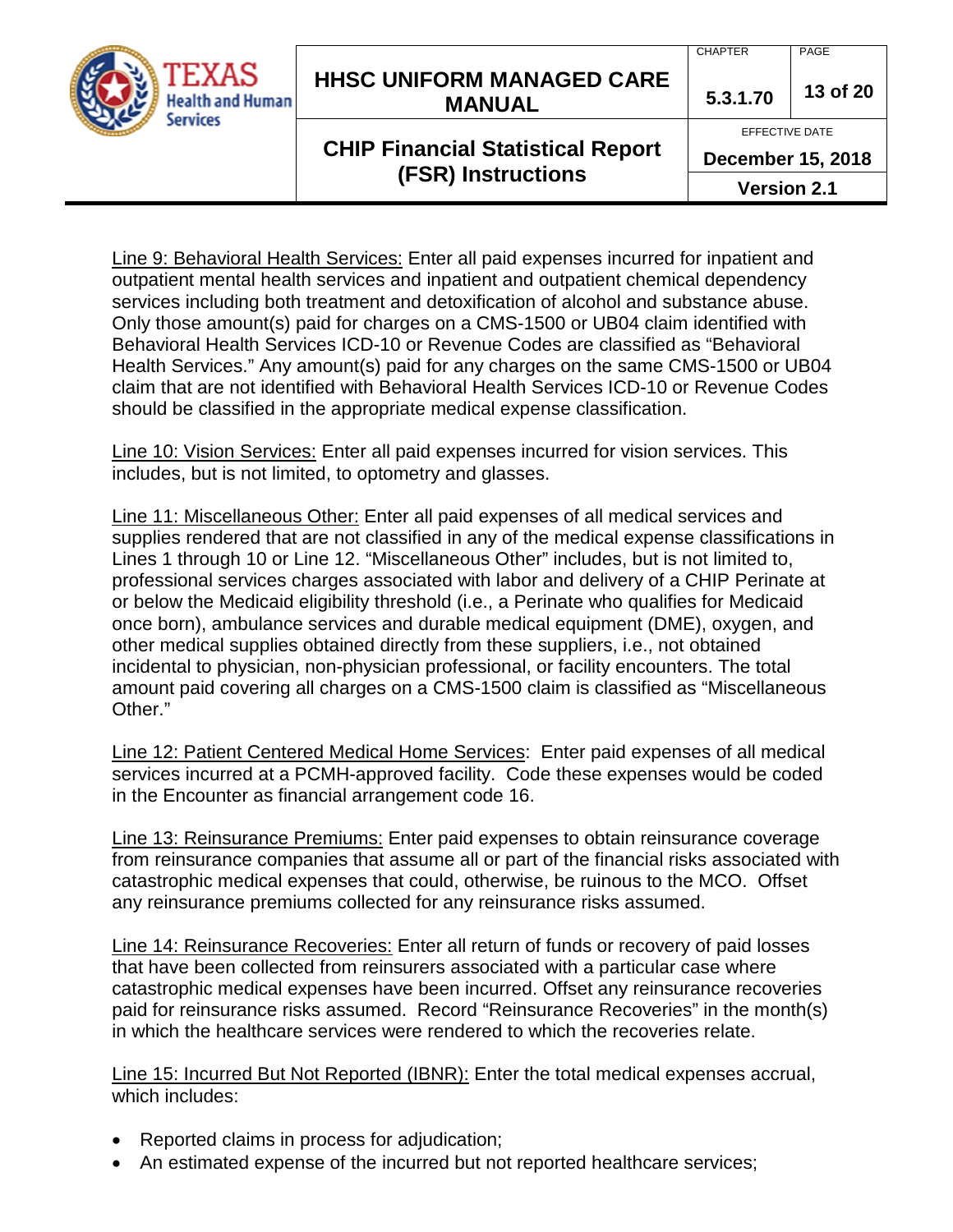

### **HHSC UNIFORM MANAGED CARE MANUAL 5.3.1.70 <sup>14</sup> of 20**

## **CHIP Financial Statistical Report (FSR) Instructions**

EFFECTIVE DATE

**December 15, 2018**

**Version 2.1**

- Amounts withheld from paid claims and capitations;
- Any capitation payable to providers; and
- Any reinsurance payable to reinsurers for ceded risk, net of any reinsurance receivable for assumed risk.

The IBNR medical expenses accrual is an estimate of the expected healthcare expenses incurred but not paid based on claims lag schedules and completion factors, as well as, any counts of services rendered but not billed, e.g., pre-authorized hospital days. Any major change in the claims processing function that was not in effect during the period of time covered by the lag schedules could materially impact the estimated IBNR accrual; hence, actuarial judgment and adjustment may sometimes be needed.

### **Note: No IBNR should be reported on the second final FSR reflecting expenses paid through the 334th day after the end of the contract period.**

Line 16: Incentives or Network Risk Retention: Enter any incentives paid directly to physicians, i.e., bonuses paid based on quality compliance measures.

Line 17: Quality Improvement: Enter the allocated "Quality Improvement Expenses" from the Quality Improvement FSR, Part 1b.

Line 18: Total Medical Expenses: Calculated as sum of Lines 1 through 17.

Section Beneath Line 18: Includes balancing lines which compare "Total Medical Expenses" on Part 5, Line 18 to the Sum of Part 4a + Part 4b. If it does not balance, the "Check" line will show "Not balanced" and a rounding adjustment may be entered in the shaded area labeled "Balance."

## Included in Total Medical Above:

Line 19: Total Related Party Expenses: Enter the total medical expenses paid to any companies affiliated with the MCO through common ownership for providing healthcare services in support of the Texas CHIP operations of the MCO.

Line 20 % of Medical Expenses that are Related Party: Calculated as Line 19, "Total Related Party Expenses," divided by Line 18, "Total Medical Expenses".

Line 21: Capitated Services: PCPs, Hospitals, and Other Providers: Enter the total capitation paid to providers that do not pay claims to other providers from the capitation payments received.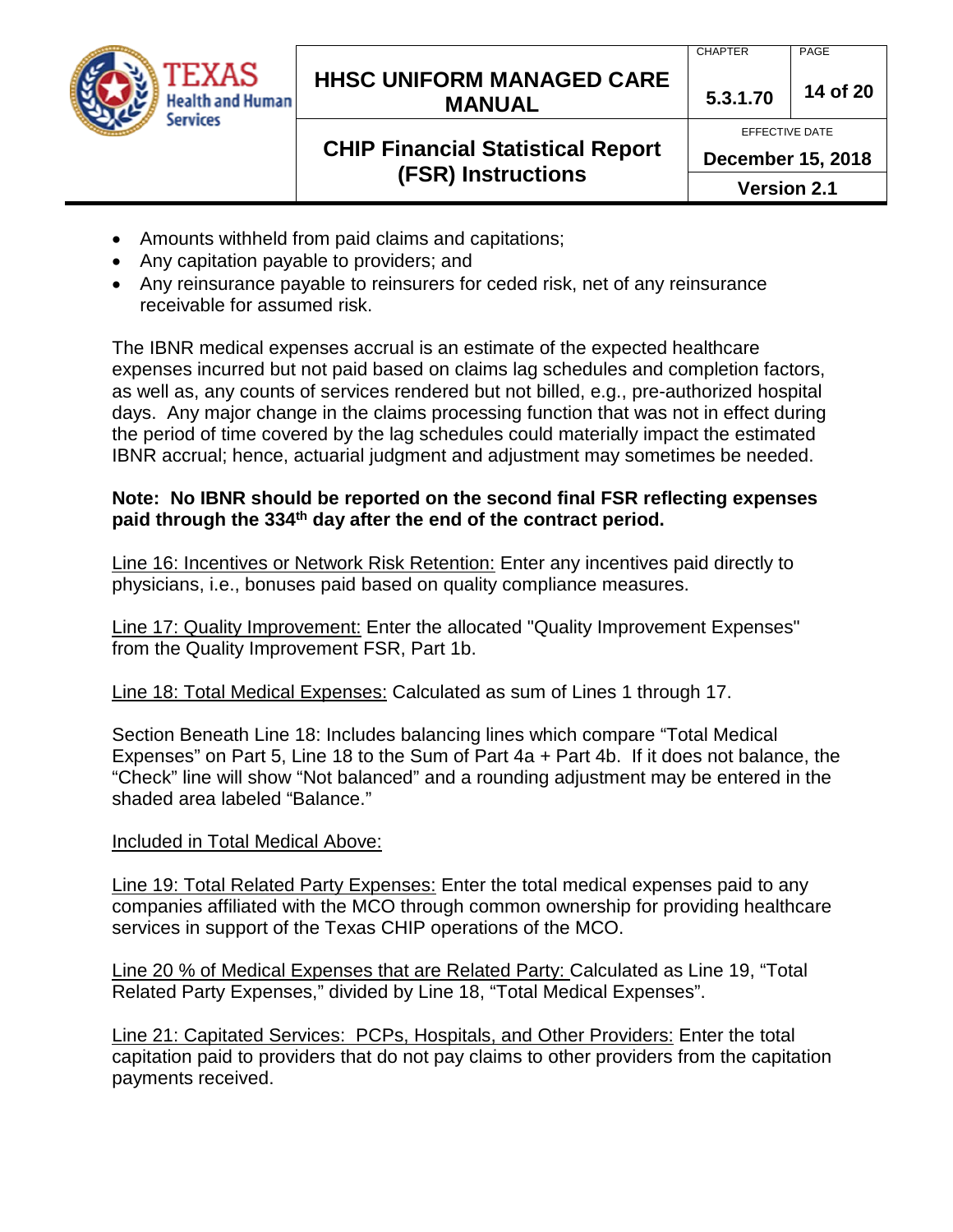

### **HHSC UNIFORM MANAGED CARE MANUAL 5.3.1.70 <sup>15</sup> of 20**

## **CHIP Financial Statistical Report (FSR) Instructions**

CHAPTER PAGE

EFFECTIVE DATE

**December 15, 2018**

**Version 2.1**

Line 22: Capitated Services: BH, Vision, etc.: Enter the total capitation paid to subcontractors in which the capitation is the funding source for paying claims for healthcare services performed in each Texas service area.

### Not Included in Total Medical Above:

Line 23: Total Medical Value Added Services: Enter the expenses approved by HHSC and paid by the MCO for Medicaid Members' services that are not covered under the HHSC Capitation nor reimbursed by HHSC. These expenses are the financial responsibility of the MCO. They are not included in "Total Medical Expenses" in the MCO FSR. The specific Value Added Services are included in the Contract for Services between HHSC and MCO.

Line 24: Total Case-by-Case Services: Enter the expenses paid by the MCO for Medicaid Members' additional benefits that are outside the scope of services covered under the Contract, and are not Value-added Services. These expenses are the financial responsibility of the MCO. They are not included in "Total Medical Expenses" in the MCO FSR. Services may be based on Medical Necessity, cost-effectiveness, the wishes of the Member or the Member's Legally Authorized Representative (LAR), or the potential for improved health status of the Member. The MCO must maintain documentation of each authorized service provided to each Member.

### Other:

Line 25: Behavioral Health Services \$PMPM: Calculated as Line 9, "Behavioral Health Services," divided by Part 1, Line 1, "Member Months."

Line 26: Vision Services \$PMPM: Calculated as Line 10, "Vision Services," divided by Part 1, Line 1, "Member Months."

Line 27: Emergency Room as a % of Medical Expenses: Calculated as Line 5, "Emergency Room Services," divided by Line 17, "Total Medical Expenses," excluding the sum of Lines 13 through 16, which are "Reinsurance Premiums," "Reinsurance Recoveries," IBNR," and "Incentives/Network Risk Retention."

### **Part 6: Prescription Expense by Risk Group**

Prescription Expense (excluding PBM Admin):

Lines 1 through 7: Prescription Expense (excluding PBM Admin): Enter the prescription expense by risk group based on Pharmacy Encounters. Exclude PBM admin fees.

Line 8: Prescription Paid Claims Expense: Calculated as the sum of Lines 1 through 7.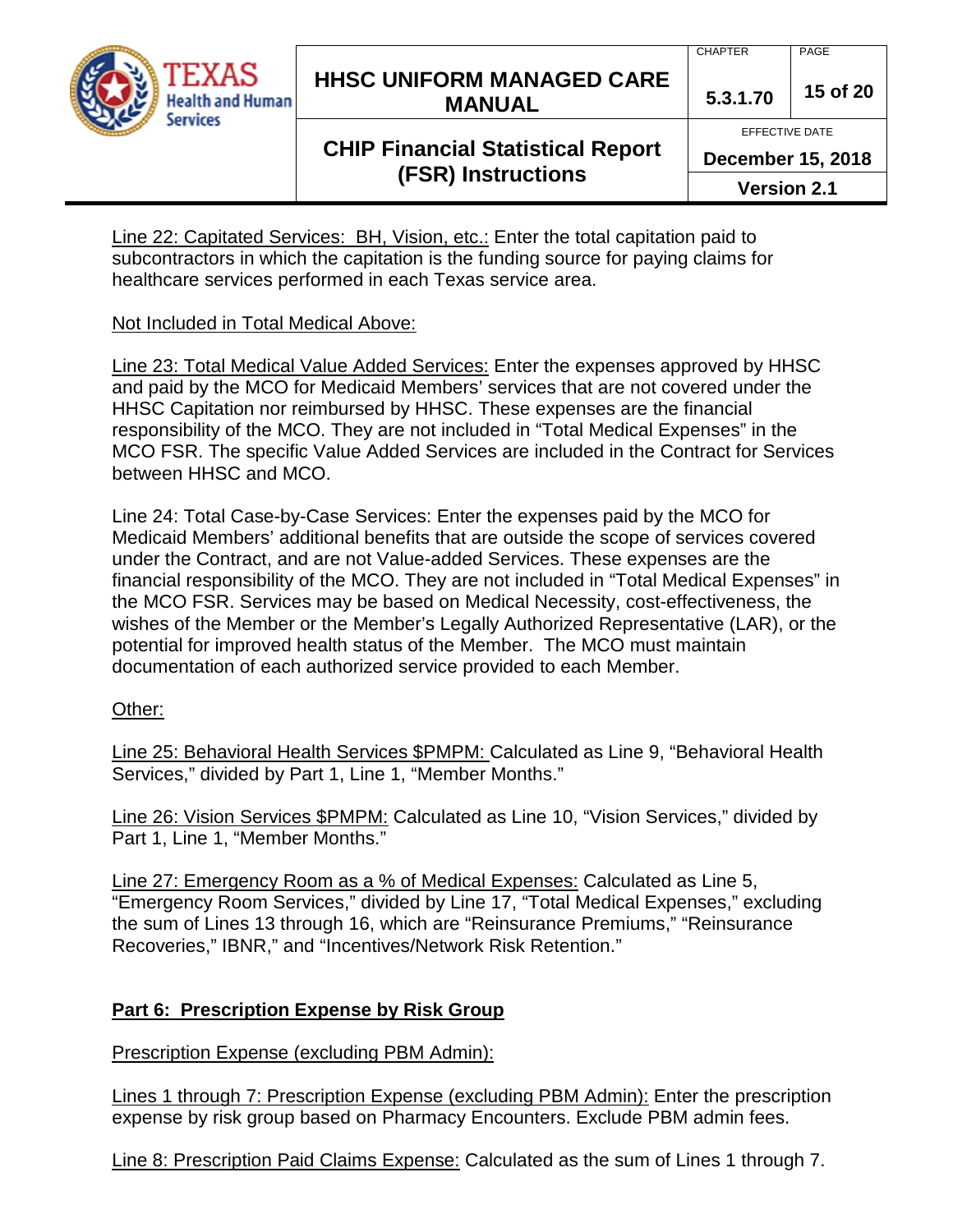

### **HHSC UNIFORM MANAGED CARE MANUAL 5.3.1.70 <sup>16</sup> of 20**

## **CHIP Financial Statistical Report (FSR) Instructions**

CHAPTER PAGE

EFFECTIVE DATE

**December 15, 2018**

**Version 2.1**

Line 9: IBNR related to Prescriptions: Enter the estimated dollar amount of pharmacy prescriptions incurred for which claims have not been received.

Line 10: TPL pay & chase collected (related to Pharmacy only): Enter the dollars collected from third parties in the month in which cash is received. Do not enter recoveries in the month in which services were provided unless the collection occurred in that same month.

Line 11: Prescription Expense (excluding PBM Admin): Calculated as the sum of Lines 8 and 9, less Line 10.

Prescription Expense \$PMPM:

Lines 12 through 18: Prescription Expense \$PMPM: Calculated as Prescription Expense for each risk group as reported on Lines 1, through 7, divided by the corresponding "Member Months" for each risk group as reported on Part 3, Lines 17 through 23.

Line 19: Prescription Paid Claims Expense \$PMPM: Calculated as Line 8, "Prescription Paid Claims Expense," divided by Part 3, Line 24, "Total Member Months."

Line 20 Prescription Expense including IBNR \$PMPM: Calculated as the sum of Line 8, "Prescription Paid Claims Expense," and Line 9, "IBNR related to Prescriptions," divided by Part 3, Line 24, "Total Member Months."

# of Prescriptions:

Lines 21 through 27: # of Prescriptions: Enter the number of prescriptions filled by each risk group by month.

Line 28: # of Prescriptions in IBNR (Line 9 above): Enter the estimated number of prescriptions incurred for which claims have not been received.

Line 29: Total # of Prescriptions: Calculated as the sum of Lines 21 through 28.

Cost per Prescription (excluding PBM Admin):

Line 30 through 36: Cost per Prescription (excluding PBM Admin): Calculated as "Prescription Expense" for each risk group as reported in Lines 1 through 7, divided by the corresponding "# of Prescriptions" for each risk group as reported on Lines 21 through 27.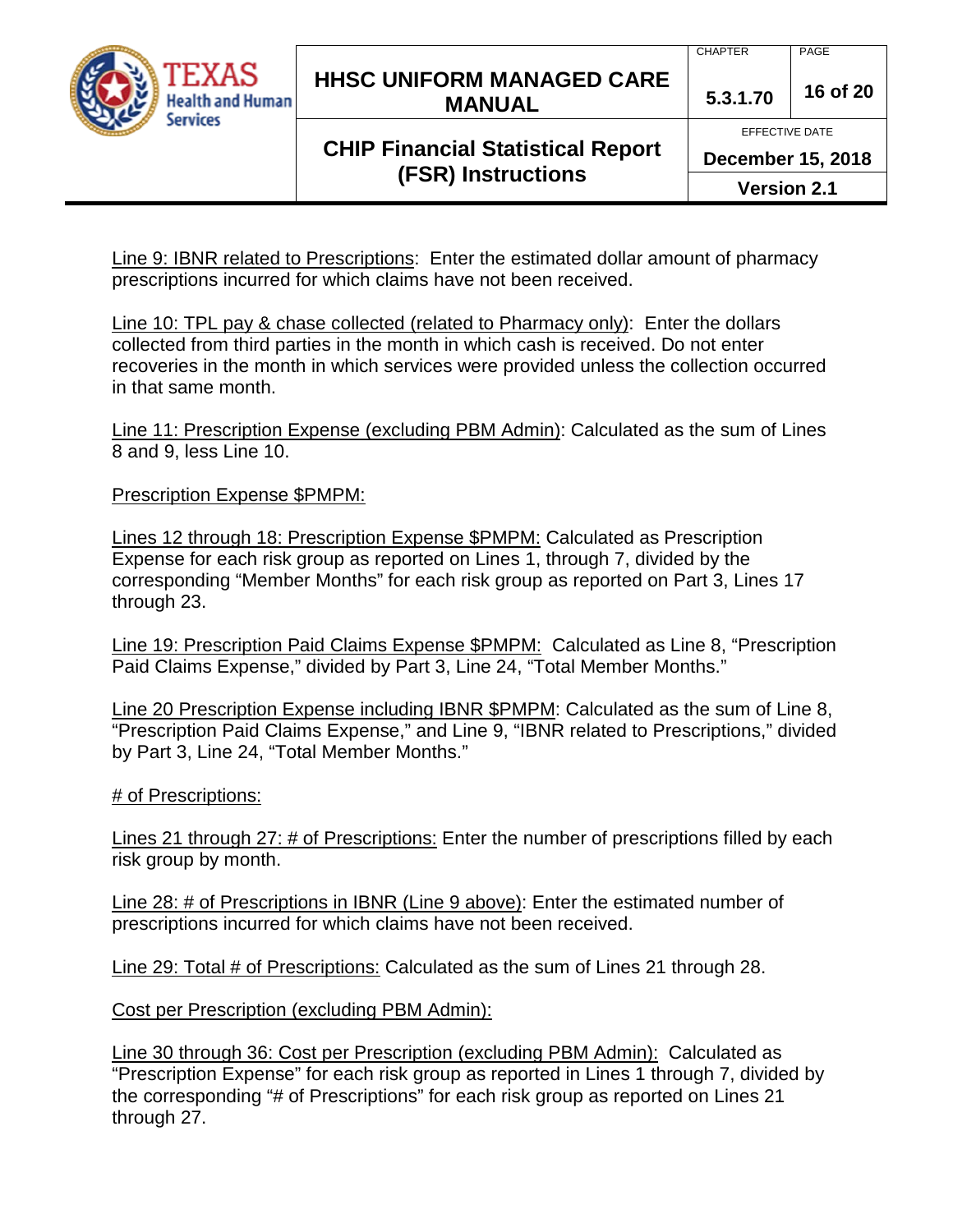

### **HHSC UNIFORM MANAGED CARE MANUAL 5.3.1.70 <sup>17</sup> of 20**

## **CHIP Financial Statistical Report (FSR) Instructions**

EFFECTIVE DATE

**December 15, 2018**

**Version 2.1**

Line 37: Average Cost of Paid Claims per Prescription: Calculated by dividing Line 8, "Prescription Paid Claims Expense," by the total "# of Prescriptions" in Lines 21 through 27.

Line 38: IBNR related to Prescriptions: Calculated by dividing Line 9. "IBNR related to Prescriptions," by Line 28, "# of Prescriptions in IBNR."

Line 39: Average Cost per Prescription (excluding PBM Admin): Calculated as Line 11, "Prescription Expense (excluding PBM Admin)," divided by Line 29, "Total # of Prescriptions."

Line 40: % Prescription Cost to Rx Premium: Calculated as Line 11, "Prescription Expense (excluding PBM Admin)," divided by Part 1, Line 5, "Pharmacy Premiums."

# of Prescriptions per Member-Month:

Lines 41 through 47: # of Prescriptions per Member-Month: Calculated as "# of Prescriptions" for each risk group as reported on Lines 21 through 27, divided by the corresponding "Member Months" for each risk group as reported on Part 3, Lines 17 through 23.

Line 48: Average # of Paid Prescriptions per Member-Month: Calculated as the sum of Lines 21 through 27, divided by Part 3, Line 24, "Total Member Months."

Line 49: Average # of Prescriptions per Member-Month including IBNR: Calculated as Line 29, "Total # of Prescriptions," divided by Part 3, Line 24, "Total Member Months."

**Generic Split for Paid Prescriptions:** 

Line 50: % Generic, by # of Prescriptions: Enter the % of prescriptions filled with generic brands.

Line 51: % Generic, by Aggregate \$ Gross Cost: Enter the % of gross cost associated with generic prescriptions.

Other:

Line 52: Included in Line 8 above: Non-PBM expenditures: Input the portion, if any, of Line 8 above that was not processed by the MCO's PBM (i.e., not billed to the MCO by the PBM).

Line 53: Included in Line 29 above: Non-PBM # of Rx (Prescriptions): Input the portion, if any, of Line 29 above that would correspond to the dollars in Line 52.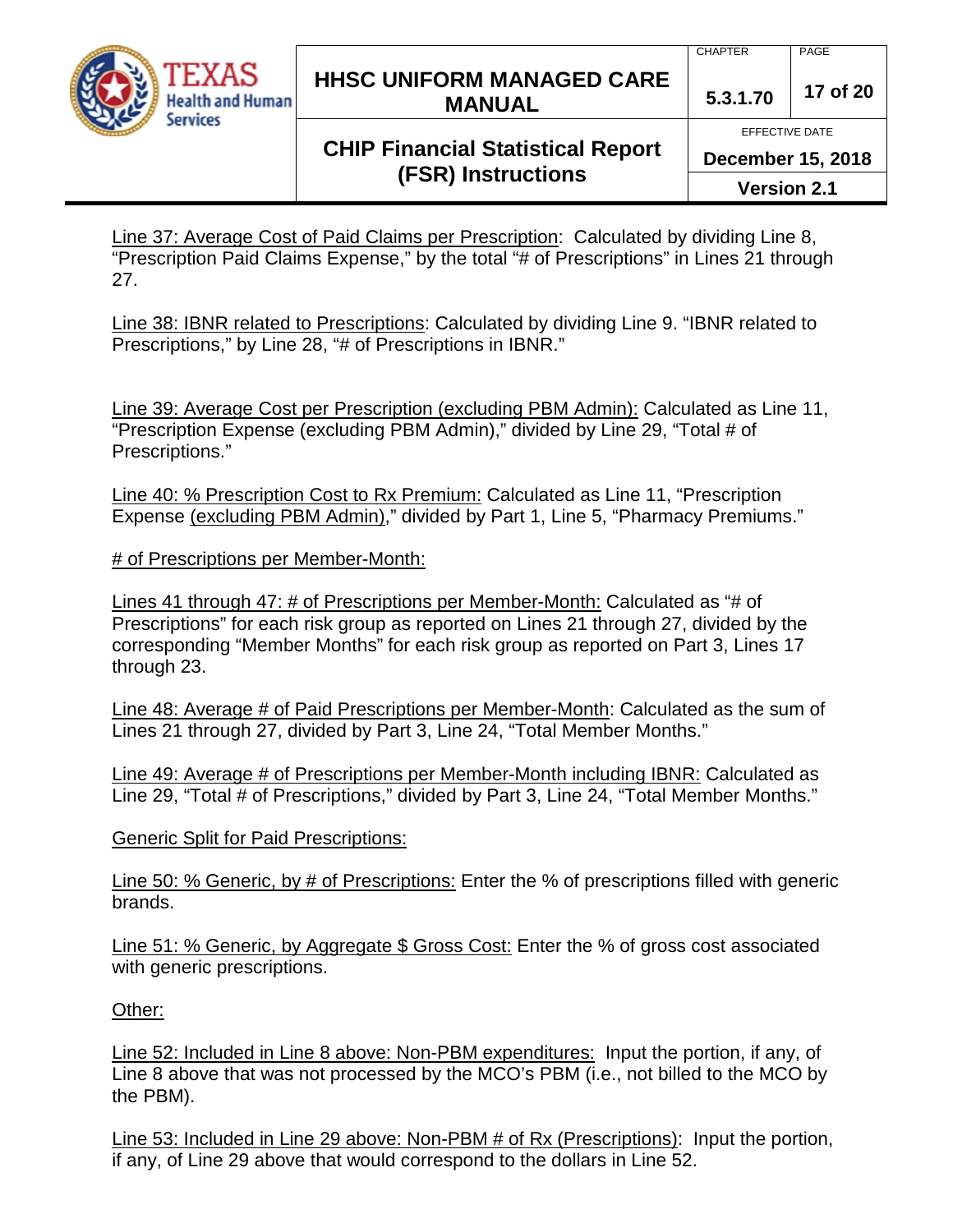

### **HHSC UNIFORM MANAGED CARE MANUAL 5.3.1.70 <sup>18</sup> of 20**

CHAPTER PAGE

## **CHIP Financial Statistical Report (FSR) Instructions**

EFFECTIVE DATE **December 15, 2018**

**Version 2.1**

Line 54: Excluded from Line 8: PBM \$ in Part 4 Other Med Exp: Input the portion, if any, of total PBM billings not processed as Encounters but reported in Part 4, "Other Medical Expenses." Include non-formulary Rx (Prescriptions) DME; do not include any admin expense.

Line 55: Excluded from Line 29: PBM # of Rx (Prescriptions) related to Line 54: Input the quantity that corresponds to the dollars in Line 54.

Line 56: Total PBM \$ billed to MCO (excluding PBM Admin): Calculated as Line 52, subtracted from Line 8, "Prescription Paid Claims Expense," plus Line 54.

Line 57: Total PBM Qty of Rx (Prescriptions): Calculated as Line 53, subtracted from Line 29, "Total # of Prescriptions," plus Line 55.

Line 58: Enter the last NCPDP (National Council for Prescription Drug Programs) adjudication date of actual pharmacy payments (Pharmacy Benefit Manager/PBM invoiced date range) included in "Prescription Paid Claims Expense" Line 8 above. This date will be used in the Pharmacy Reconciliation Report.

Line 59: Pharmacy administered vaccines: Enter the dollar amount included within the Line 11 total for "Prescription Expense (excluding PBM Admin)," which is associated with vaccines administered at a pharmacy.

### **Part 7: DSPs and Delivery Expenses**

Line 1: Contracted DSP Amount: Enter the DSP rate applicable to each month.

Delivery Supplemental Payments – DSPs (\$):

Line 2: DSPs Received by MCO: Calculated as the sum of Lines 5 through 7, "Number of Deliveries", by risk group, multiplied by Line 1, "Contracted DSP Amount."

Line 3: Incurred But DSP Not Received: Calculated as the product of Line 1, "Contracted DSP Amount," and Line 8, "Incurred But DSP Not Received."

Line 4: Total DSPs (\$) Aggregate: Calculated as the sum of Line 2 and Line 3.

Lines 5 through 7: Number of Deliveries: Enter the sum of the delivery counts from (1) the accepted DSP records in the monthly DSP submission files, (2) the accepted DSP records that were previously rejected by file edit 102, and (3) the accepted appealed DSP records; reported by risk groups and incurred months.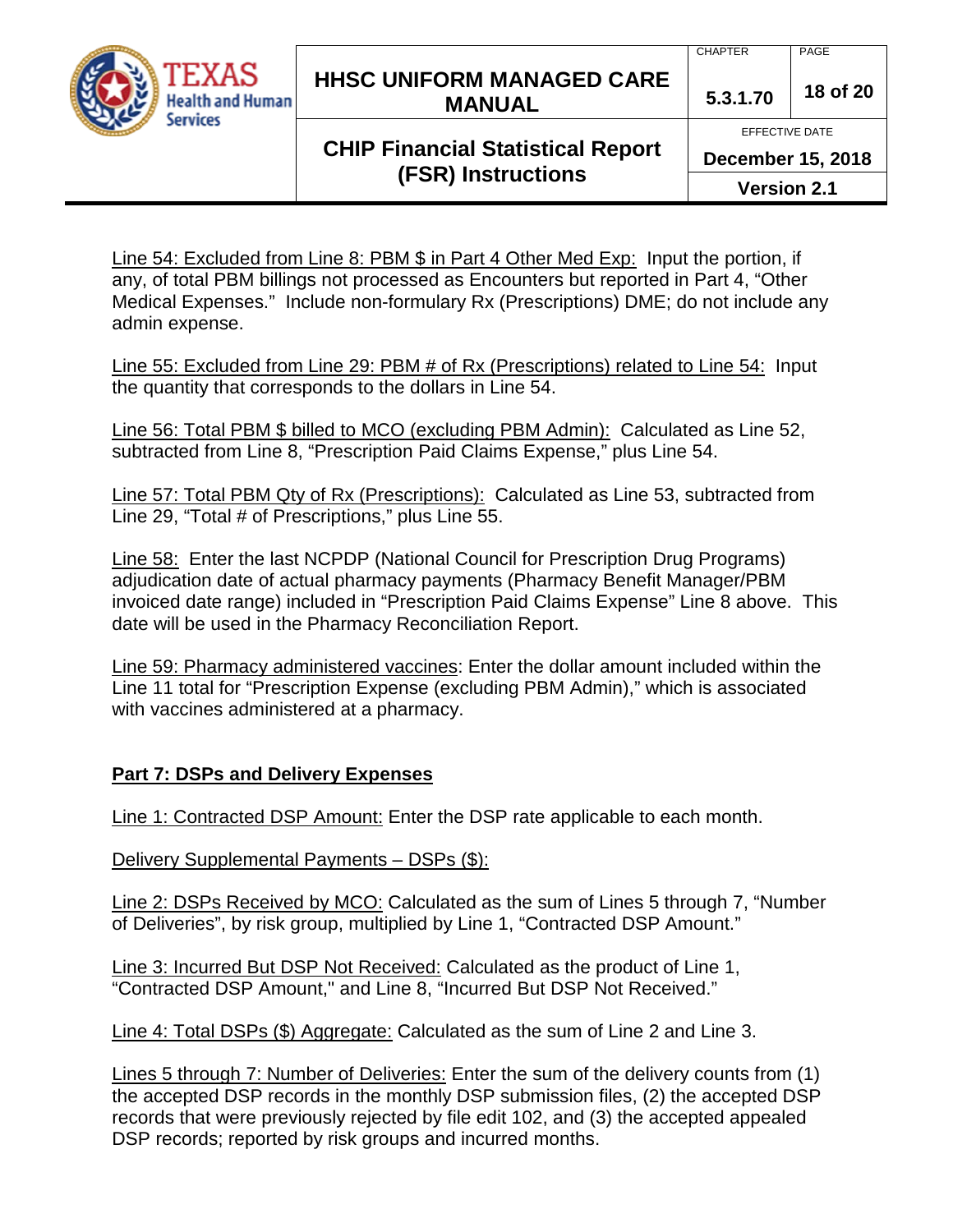

### **HHSC UNIFORM MANAGED CARE MANUAL 5.3.1.70 <sup>19</sup> of 20**

EFFECTIVE DATE

**December 15, 2018**

**CHIP Financial Statistical Report (FSR) Instructions**

**Version 2.1**

Line 8: Incurred But DSP Not Received: Enter the difference between the total number of facility delivery discharges and the sum of Lines 5 through 7.

Line 9: Total Number of Deliveries Incurred: Calculated as the sum of Lines 5 through 8.

### MCO Delivery Expenses (\$):

Line 10: Paid Claims: Referenced from Part 5, Line 3, "Physician Services: Deliveries - Prof Component," and Part 5, Line 8, "Inpatient Facility Svcs: Deliveries - Facility Component."

Line 11: Incurred But Not Paid: Enter the unpaid expenses for incurred delivery services based on the number of incurred deliveries reported on Line 10.

Line 12: Total Delivery Expenses: Calculated as sum of Line 10 and Line 11.

Average Cost Per Delivery (\$):

Line 13: Paid Claims: Calculated as Line 10, "Paid Claims," divided by Line 9, "Total Number of Deliveries Incurred," excluding Line 8, "Incurred But DSP Not Received."

Line 14: Incurred But Not Paid: Calculated as Line 11, "Incurred But Not Paid," divided by Line 8, "Incurred But DSP Not Received."

Line 15: Average Cost per Delivery: Calculated as Line 12, "Total Delivery Expenses," divided by Line 9, "Total Number of Deliveries Incurred."

### **Data Certification Form**

### **General Instructions**:

- 1. The Data Certification Form must be submitted with the FSR Reports, and it must be signed by the CEO, CFO, or equivalent.
- 2. Certification of certain financial data is a Federal requirement.
- 3. It is acceptable to include the Data Certification Form pasted into the Certification tab as a PDF.

### **Instructions for Completing Specific Data Fields:**

The name of the MCO, document name, date of submission, State Fiscal Year (SFY), FSR Period, Program and service area will populate from header information entered in Part 1.

Data Field 7 – Type or print the name and title of the person signing the Certification. Data Field 9 – Sign the Certification.